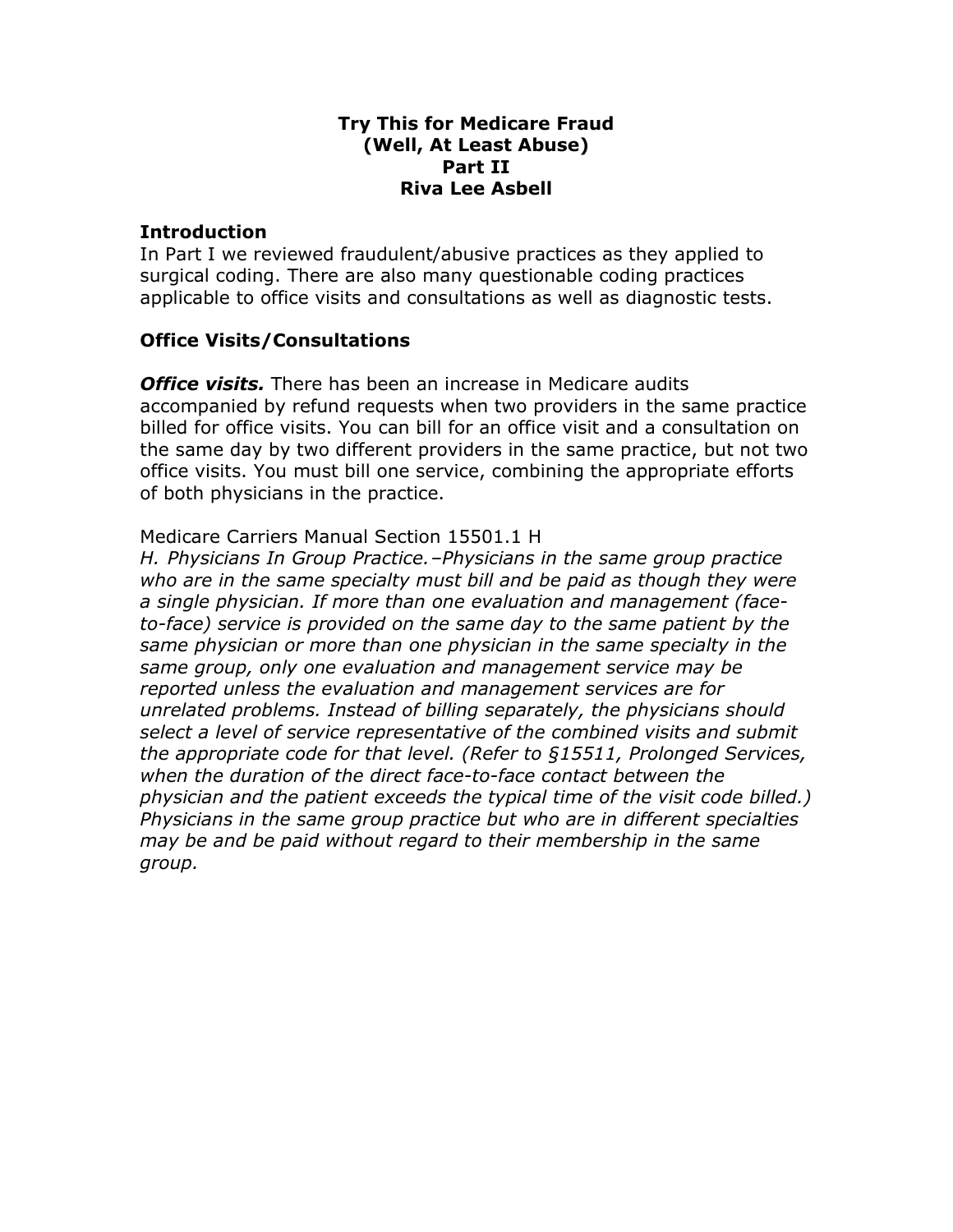CPT code 99211 and Technician Services. Code 99211 is defined in CPT (Current Procedural Terminology) as follows:

99211 Office or other outpatient visit for the evaluation and management of an established patient, that may not require the presence of a physician. Usually, the presenting problem(s) are minimal. Typically, 5 minutes are spent performing or supervising these services.

Physicians have access to all codes in CPT; however, the use of code 99211 does not require the presence of a physician. Usually this code is used when a technician or nurse provides a minor service such as taking blood pressure or changing a dressing.

Ophthalmic technicians work under Medicare's "Incident To" rules when employed by physicians. Work performed by them is included in the service billed by the physician. There are certain types of services that are medically necessary and may be performed by a physician extender that does not require the services of a physician, such as an injection. Code 99211 is usually used when these services are performed and there is no physician participation in the service. However, the service still must be medically necessary.

When a patient returns for a special ophthalmologic diagnostic test - such as visual fields, ultrasonography, fundus photography - most often there is not a medically necessary reason for billing code 99211. If your chart notes reflect that the patient is to return for a diagnostic test but not a medically necessary office visit with the physician you cannot bill 99211 for the technician.

The abuse of code 99211 in such situations is the reason that the bundles of all diagnostic tests and office visits occurred originally and is currently implemented in the National Correct Coding Initiative. If a patient is to be scheduled or is scheduled for cataract surgery and is instructed to return for an A scan with intraocular lens power calculations, there is no medical necessity for a technician visit, and billing such is perpetuating fraud. The same is true for other diagnostic tests. However, in the case of visual fields, for example, if a scheduled office visit with the physician is planned for glaucoma follow up, then it would be permissible to bill for both the office visit and the test.

Some other common errors include billing an office visit for an optometric visit when the purpose for the visit was a refraction or low vision evaluation (not visual rehabilitation), and using CPT code 95060 (Ophthalmic mucous membrane tests) for billing Schirmer Tear Tests that are included in the office visit and not billable separately.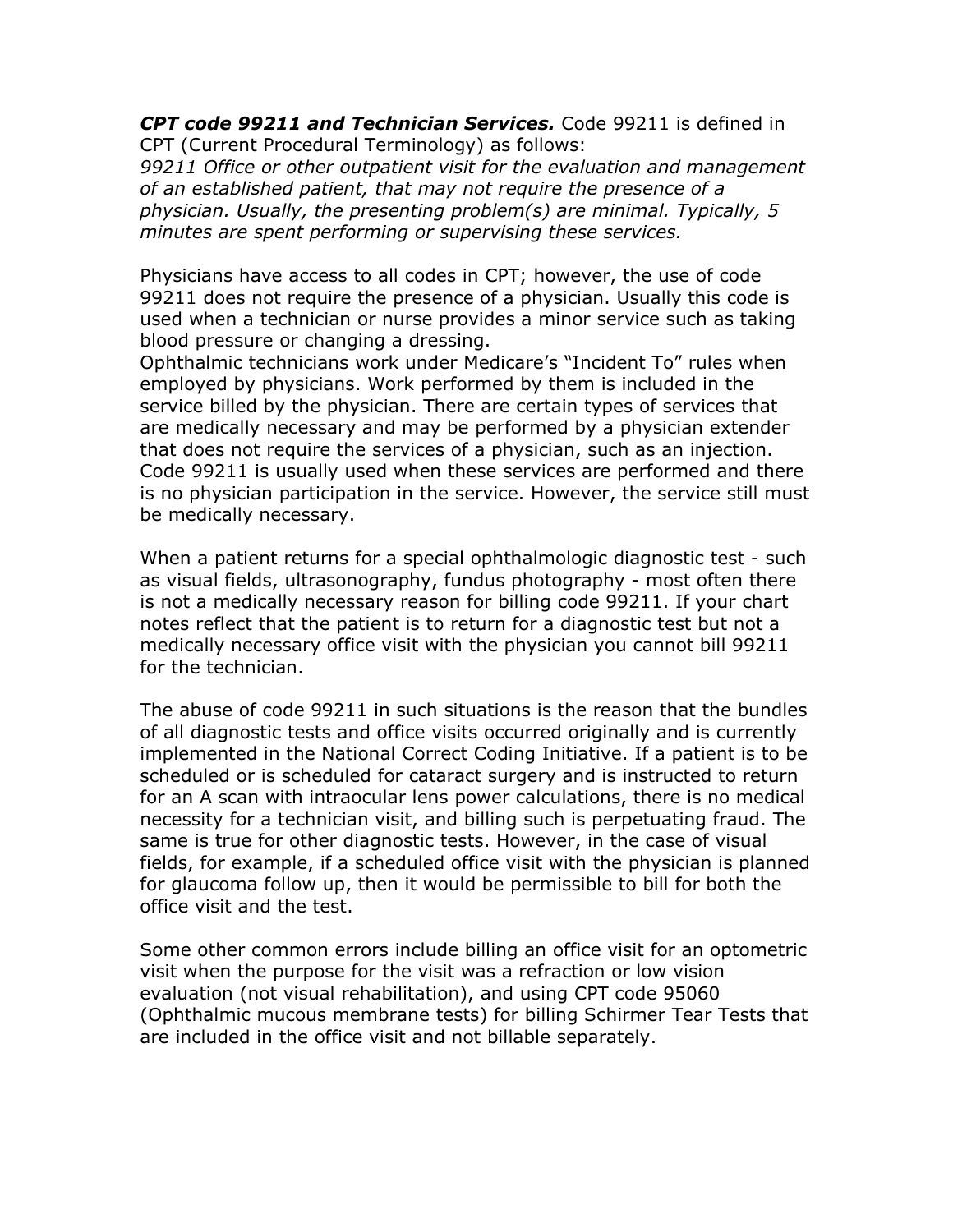**Consultations.** Note: Medicare's consultation policy was revised in December of 2005 and clarified in 2006. See article on Consultations under E/M Coding section.

# Eye Codes (CPT Codes 92004/92014/92002/92012)

In CPT there are extensive definitions for the Ophthalmological Services, commonly referred to as the Eye Codes or Ophthalmology Codes. Many practitioners have not paid particular attention to the definitions in the CPT, let alone adhere to their individual contractor's policies. Beware! Audits of eye codes are increasing. The definitions in CPT admittedly are broken and not well crafted, but they are there and are incorporated into almost all contractor policies. Audits are being conducted based on them. Here are some key points to remember:

- Make sure you have medical necessity for all the individual examination elements for the level you chose to bill.
- Technicians frequently forget to do confrontation fields, and to a lesser extent, basic sensorimotor examination. The physician needs to fill those in if the comprehensive codes are to be billed (92004/92014).
- Contractors may have screens for the frequency of the comprehensive eye codes. Usually, more than 2 services per year will be denied or downcoded.
- The comprehensive eye code audits (CPT codes 92004, 92014) often focus on the phrase "It always includes initiation of diagnostic and treatment programs." This usually is interpreted to mean that if you do not initiate a diagnosis or treatment program, even if it is a nonbillable (to Medicare) service, such as a refraction, then under audit the comprehensive eye code will be downcoded to 92002, 92012 or a lower level E/M code.

# Evaluation and Management (E/M) Codes

Level 5 Office Visits/Consultations. Many practices still have not mastered the basic requirements of Evaluation and Management Coding. The Documentation Guidelines issued in 1997 by HCFA(now CMS) and the AMA (American Medical Association) are still the ones that you need to be in compliance with for E/M codes and many carriers have local coverage determinations (LCD) and coding guidelines for the ophthalmology (eye) codes. The E/M codes are going to be in effect for some time since the last attempted revision was voted down last year.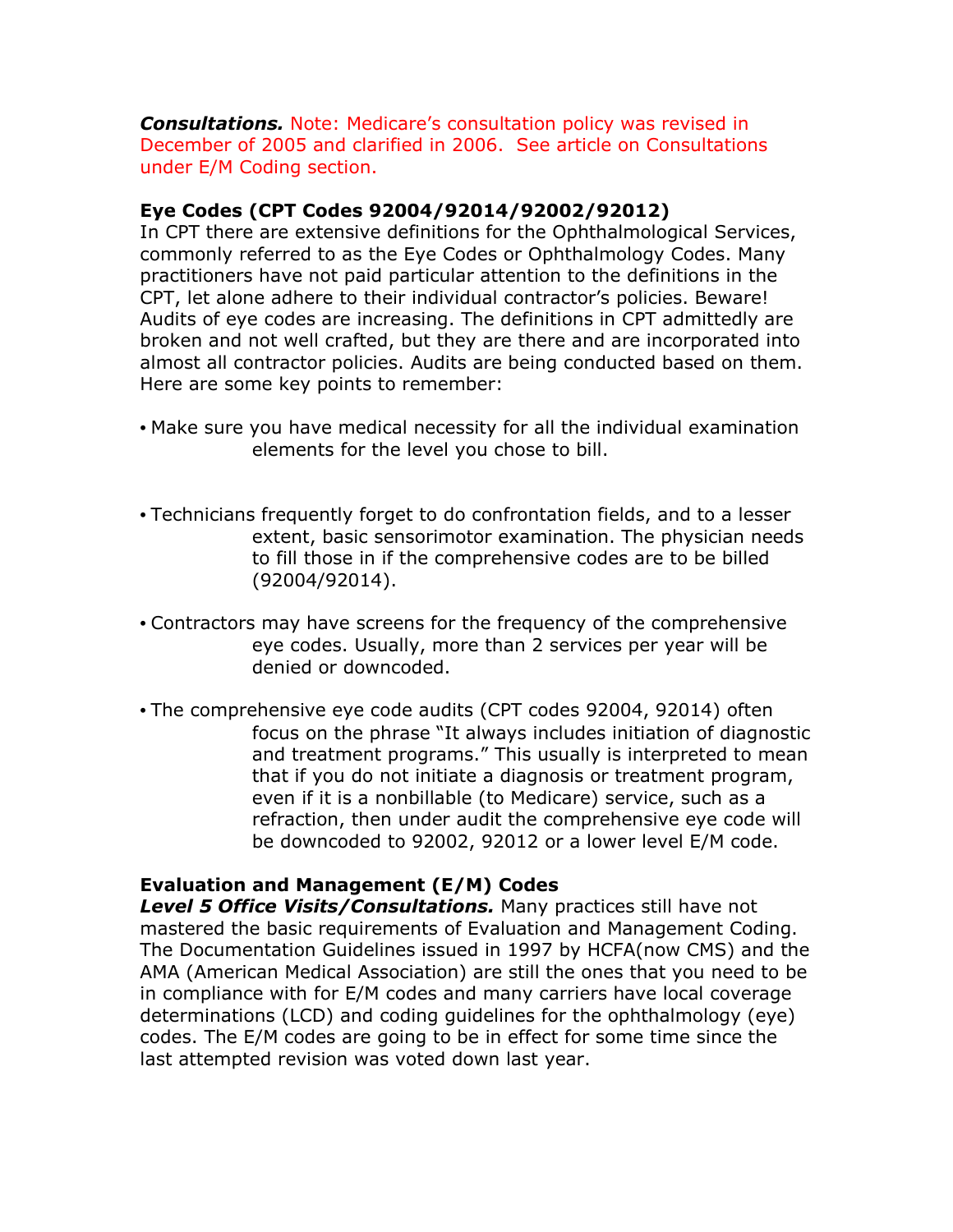A great deal of legal compliance work is being generated by practices under audit for various problems associated with both sets of codes. The E/M level 5 codes are often a trigger for audits.

CPT defines the various level 5 codes as follows:

99245 Office consultation for a new or established patient, which equires these three key components:

- a comprehensive history;
- a comprehensive examination; and
- medical decision making of high complexity

99205 Office or other outpatient visit for the evaluation and management of a new patient, which requires these three key components:

- a comprehensive history;
- a comprehensive examination; and
- medical decision making of high complexity.

99215 Office or other outpatient visit for the evaluation and management of an established patient, which requires at least two of these three key components:

- a comprehensive history;
- a comprehensive examination;
- medical decision making of high complexity

In Medicare's auditing procedures, a practitioner will seldom have met the requirements for 99245 - basically due to a conflict of interpretation of high risk. In the majority of cases it is prudent to use 99244. Be sure you know your contractor's regulations.

Some coding courses have advocated using 99215 rationalizing this by stating that you can use your previously taken comprehensive history and you can then perform a comprehensive examination thus meeting the 2/3 requirement. Billing 99215 using a brief notation that a previously taken history was reviewed, accompanied by a comprehensive examination that may or may not be medically necessary, will surely lead to serious problems. The 1997 Documentation Guidelines state, "Because the level of E/M service is dependent on two or three key components, performance and documentation of one component (eg, examination) at the highest level does not necessarily mean that the encounter in its entirety qualifies for the highest level of E/M service."

Many well-intentioned practices have been audited and penalized by Medicare by using aforementioned faulty reasoning. When billing for